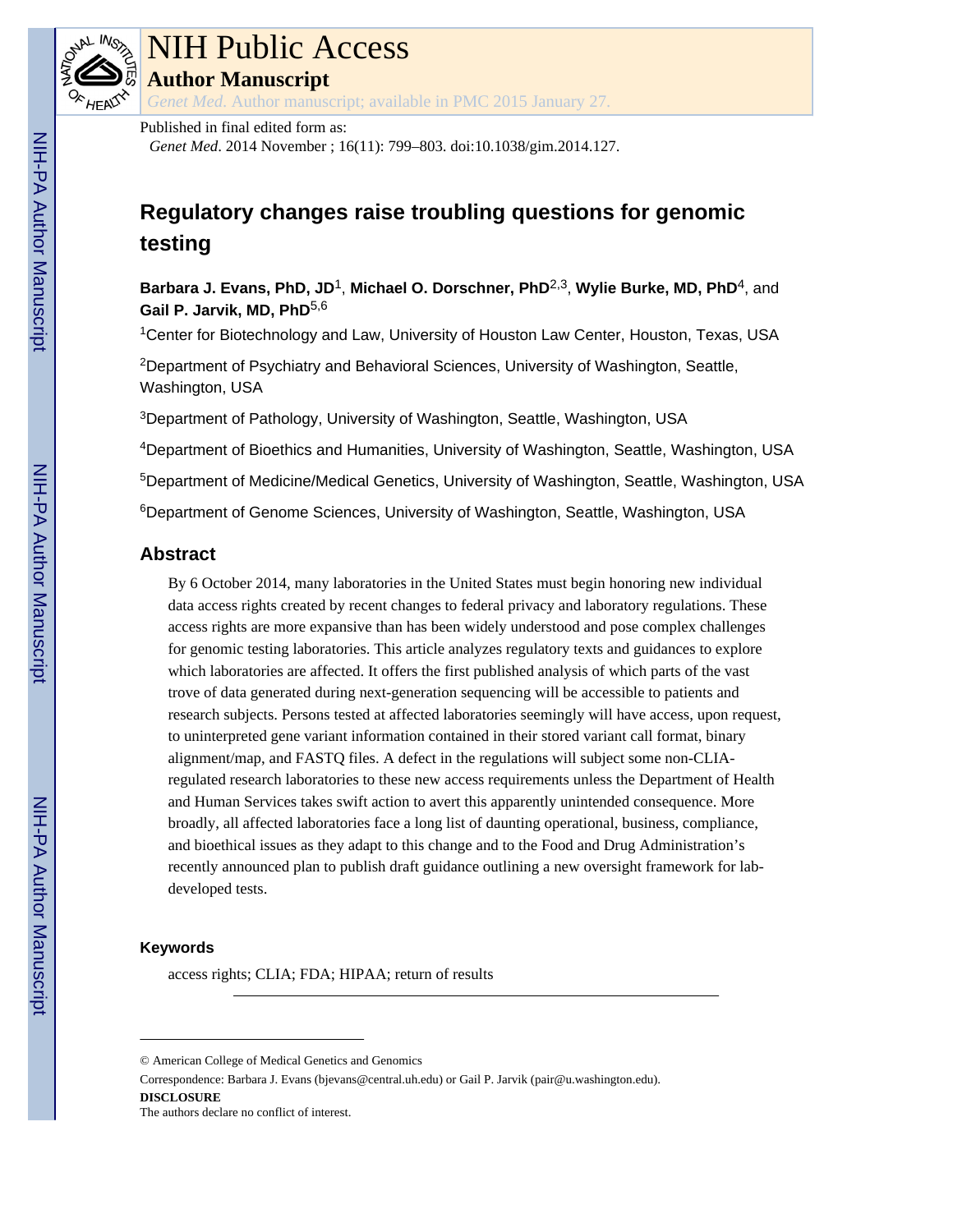# **INTRODUCTION**

By 6 October 2014, many laboratories in the United States must comply with recent changes to the Clinical Laboratory Improvement Amendments of 1988 (CLIA) regulations and the Health Insurance Portability and Accountability Act (HIPAA) Privacy Rule.<sup>1</sup> These changes affect most CLIA-certified or exempt clinical laboratories but also implicate some research laboratories. Clinicians and scientists are generally aware of these changes but may not appreciate the full scope of information to which tested individuals will have access. Recent commentary characterizes these amendments as "allowing patients direct access to completed medical laboratory reports."<sup>2</sup> The access right, in fact, is considerably broader, creating issues that will be particularly challenging for providers of genomic testing. These issues require careful study and, in at least one instance discussed below, they demand immediate regulatory action to forestall serious unintended consequences.

# **SCOPE OF THE NEW ACCESS RIGHT**

Starting in October, affected laboratories must comply with the HIPAA Privacy Rule's data access provisions at 45 C.F.R. § 164.524 (for brevity, § 164.524). These provisions grant individuals a right to inspect and receive copies of certain information about themselves, known as a designated record set (DRS). The US Department of Health and Human Services (HHS) acknowledges that "test reports may be only part of a designated record set that a HIPAA-covered laboratory holds. To the extent an individual requests access to all of his or her protected health information, a HIPAA-covered entity is required to provide access to all of the protected health information in the entire designated record set"(ref. 1 at 7295). The obvious questions are which laboratories must comply with this requirement and what, exactly, is in the DRS?

These changes will not affect laboratories unless they are HIPAA-covered entities that are subject to the Privacy Rule. The Privacy Rule regulates laboratories that conduct specific types of electronic transactions such as billing for health-care services or verifying insurance benefits, so clinical laboratories typically are HIPAA-covered but research laboratories may not be. HHS warns, however, that a laboratory needs to conduct only one covered transaction—such as billing an insurer for a test—to become a HIPAA-covered entity with respect to all of the health information it creates and maintains (ref. 1 at 7291), so research laboratories may be affected. Laboratory personnel should check with their institution's HIPAA privacy officer if they are unsure.

The precise content of a person's DRS is an obscure HIPAA technical question that takes on riveting operational and bioethical significance after October 6, because everything in the DRS will be accessible to the individual. This question looms especially large for laboratories that conduct next-generation sequencing (NGS) of DNA, because NGS produces a vast amount of genetic information, which the Privacy Rule treats as protected health information.<sup>3</sup> NGS generates large numbers of image files that are processed in real time to produce base call files. Both image and base call files are kept only transiently to conserve data storage space. Data analysis then produces three file types in sequential order: (i) FASTQ, which contains raw sequences with corresponding quality scores; (ii) BAM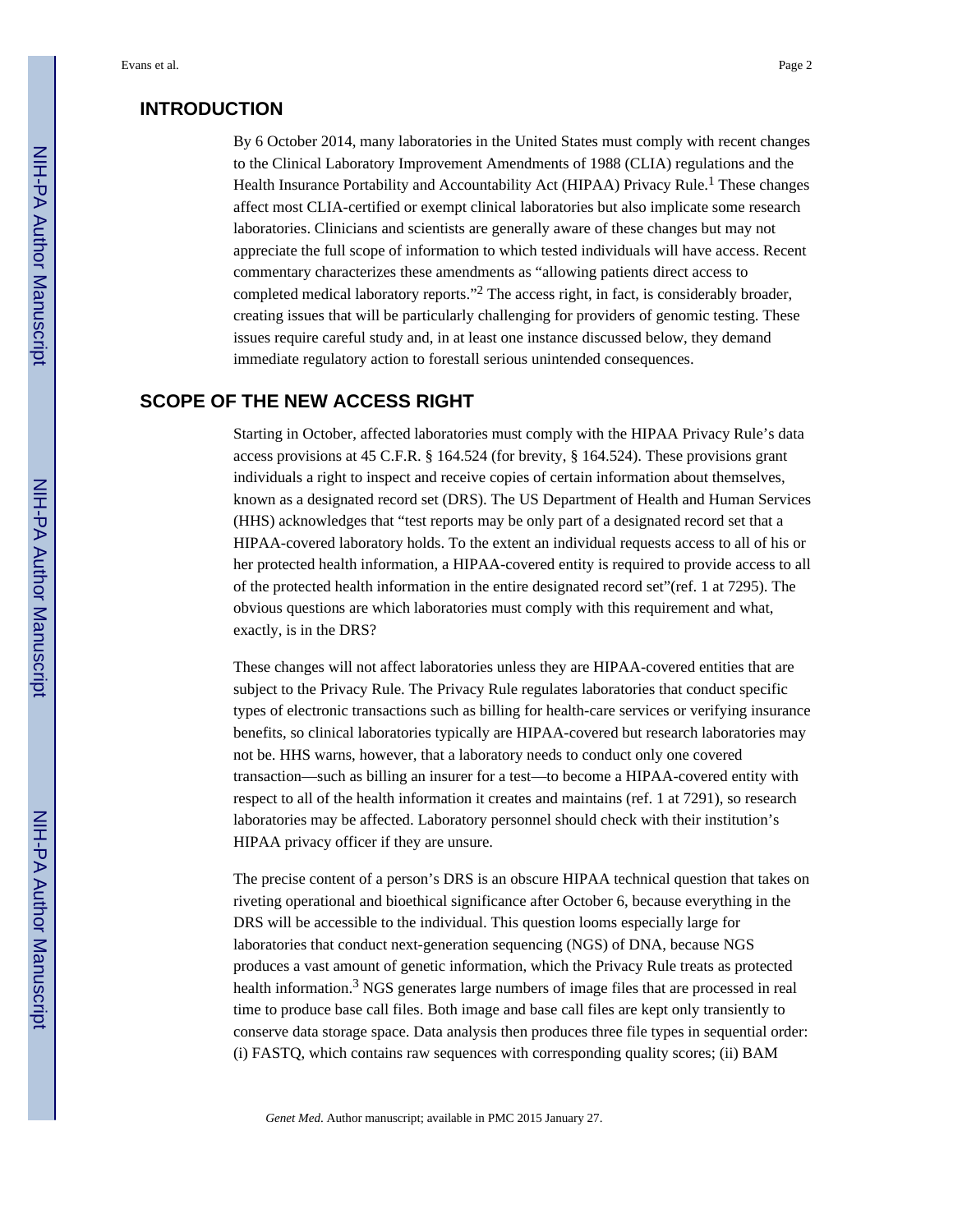Evans et al. Page 3

(binary alignment/map), generated by mapping of raw sequences to the human genome reference; and (iii) the VCF (variant call format) file, which contains a list of sequence variants, sorted by genomic position, at which the individual differs from the reference genome. Many laboratories produce an annotated VCF with numerous details (such as variant type, function, frequency in the population) to aid in the classification and interpretation of each variant. This information, in part, is used to generate the final report for clinicians and patients.

Which of these files are subject to individual access? In part, the answer depends on a laboratory's data retention policy. Section 164.524 allows individual access only to data that a laboratory "actually maintains" at the time an individual's request is received (ref. 1 at 7295), so the transient image and base call files are unlikely to be implicated by the recent regulatory changes. There is no clear guidance on how CLIA data retention requirements at 42 C.F.R. § 493.1105 apply to the other files generated during NGS. Recent working groups suggest storing VCF files and, possibly, BAM and FASTQ files.<sup>4,5</sup> Based on a review of HIPAA's regulatory text and guidances, stored VCF, BAM, and FASTQ files may well be part of the DRS to which individuals have access under § 164.524.

The Privacy Rule defines a DRS as including medical, insurance, and billing records plus an additional category of other records "used, in whole or in part, by or for the covered entity to make decisions about individuals."<sup>6</sup> This definition strongly suggests that if a laboratory maintains a VCF or BAM file and uses any part of that file—such as information about one gene variant—to make decisions about a person, the entire file is part of the person's DRS. In disputes about the scope of the § 164.524 access right, courts (e.g., refs. 7,8) continue to rely on guidance HHS gave in the preamble to the original Privacy Rule in 2000. HHS stated that the DRS includes records used to make decisions that "affect individuals' interests" whether the decisions are medical or nonmedical in nature.<sup>9</sup>

Suppose a research study generates an exome in a HIPAA-covered laboratory, but the study limits return of participants' results to a narrowly defined list such as that recommended by the American College of Medical Genetics and Genomics.10 Under § 164.524, a participant could request all of the NGS data from the laboratory, notwithstanding the decision to limit the return of results. Laboratories, clinicians, and researchers would not, however, be required to provide an analysis of the additional data. HIPAA's access right is a tool to enhance privacy protections by letting individuals find out what information is being maintained about them. It is a "what's-on-file is-what-you-get" right that allows access to data but does not entitle individuals to receive "interpretive assistance" to clarify the clinical implications of those data (ref. 9 at 82,606; ref. 1 at 7293).

The grounds and procedures for denying individual access under § 164.524 are specified in the regulation, $11$  and they are considerably narrower than the grounds many bioethicists cite as justification to deny return of genetic test results. These bioethical concerns include, for example, that genetic information is sensitive and may cause psychosocial harm to scientifically naive laypeople, who lack contextual knowledge to appreciate its uncertainty and who may seek follow-up care that is harmful, unnecessary, or wasteful of scarce healthcare resources. Persons who provided public comments on the recent amendments were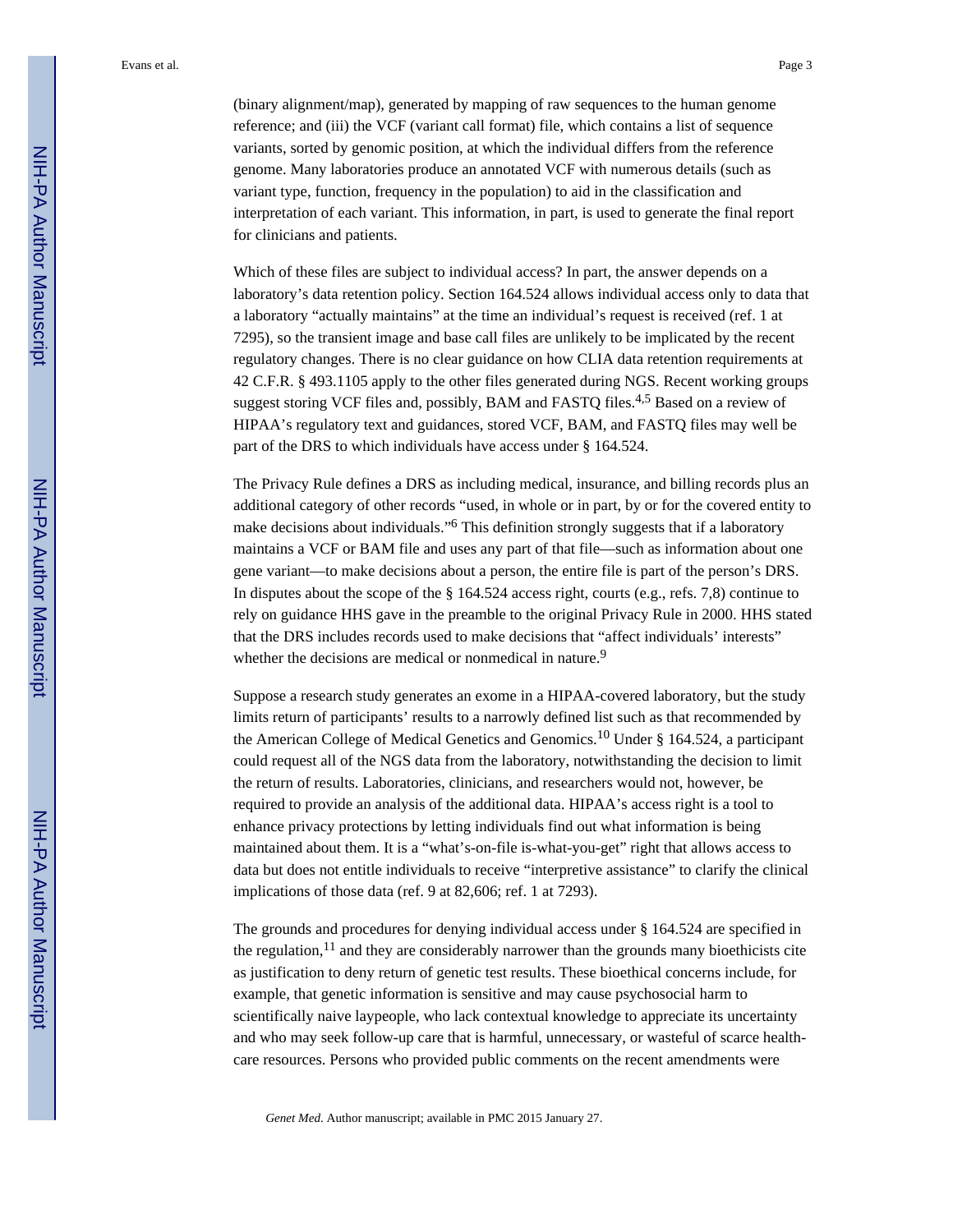sharply divided on whether such concerns are valid versus paternalistic. HHS ultimately concluded that such concerns are not a sufficient basis for interfering with individuals' important right of access to their own laboratory information (ref. 1 at 7292–95). Under the Privacy Rule, institutional review boards overseeing human-subjects research have no power to block § 164.524 access. The Privacy Rule allows research participants' access to be temporarily suspended, but only for the duration of the research and only if subjects have agreed to the suspension in their informed consents.<sup>12</sup>

HHS's 2000 Privacy Rule guidance underscores the broad right of access: it states that the DRS "includes records that are used to make decisions about any individuals, whether or not the records have been used to make a decision about the particular individual requesting access."<sup>9</sup> This seemingly would include information about a gene for a congenital disorder in the DRS of an adult who does not have that disorder, if the laboratory uses that gene at other times in unrelated decision making. This guidance clarifies that the DRS does not just include "information that already has been used to make decisions" but also includes records that are "are reasonably likely to be used" to make decisions.<sup>9</sup> As applied to NGS findings with their ever-evolving reasonable uses, HIPAA's DRS is "Pandora's Box."

## **IS THERE A CONFLICT WITH CLIA?**

CLIA's new reporting regulation at 42 C.F.R. § 493.1291(l) expressly allows laboratories to provide patients with direct access to "completed test reports." Does it exceed the scope of what 42 C.F.R. § 493.1291(l) allows—and thus violate CLIA's reporting regulations—if a laboratory grants individual access to the entire DRS under § 164.524? If this were the case, laboratories could argue that obeying HIPAA violates CLIA, and that the conflict between the two laws excuses them of their duty to allow access to the DRS. This argument does not appear to work, however.

HHS promulgated the recent CLIA and HIPAA changes together in a single regulatory proceeding and, by doing so, implied that the agency sees no conflict. A close reading of the two regulations confirms there is no conflict. In introducing the recent changes, HHS stated that it will "not consider test reports to be part of the designated record set until they are "complete"" (ref. 1 at 7295) but carefully explained what "complete" means. This discussion was directed at situations in which a diagnostic test requires significant time to yield its anticipated result or those in which a single ordered test includes multiple components scheduled to be performed over time. A test is complete (and therefore deemed to be part of the DRS) "when all results associated with an ordered test are finalized and ready for release"—that is, when the test is no longer a work in progress and the laboratory has finished its planned work. This concept addresses when—but not what types of—testrelated information must be added to an individual's DRS.

Laboratories that perform NGS would be on shaky legal ground if they took the position that VCF, BAM, and FASTQ files are incomplete tests that can be excluded from the DRS. CLIA does not require genetic testing to be bundled together with genomic interpretation services, and some CLIA laboratories embrace a data-only business model and regularly supply uninterpreted variant data as their completed work product.<sup>13</sup> The fact that a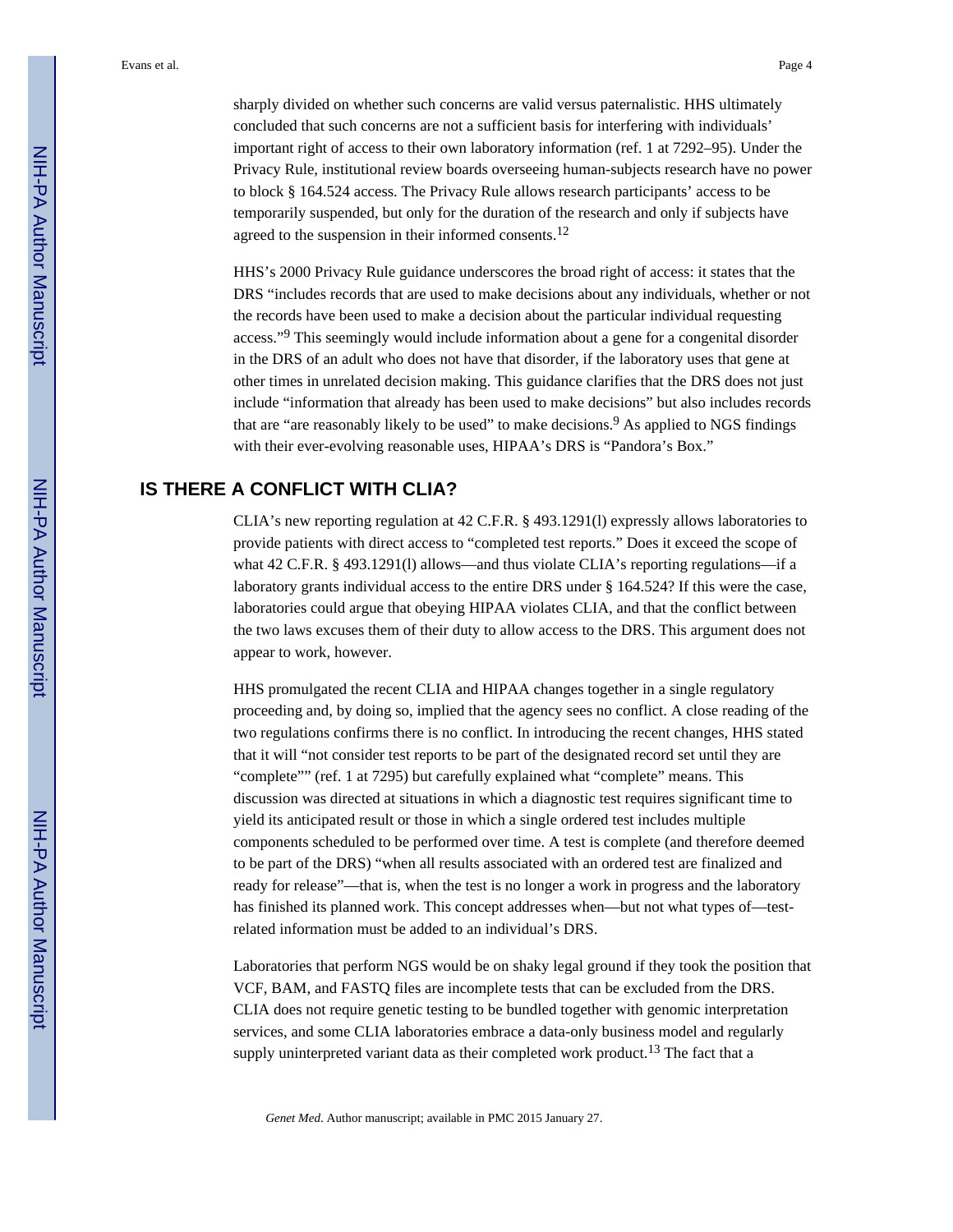laboratory was not ordered to, or chose not to, analyze and interpret all the variants detected during NGS does not transform those findings into incomplete test results. Nothing in the CLIA regulation prevents the release of uninterpreted genetic findings in data-only form, and that is all HIPAA's § 164.524 requires laboratories to do.

Moreover, it ultimately does not matter whether uninterpreted genomic information in the DRS is—or is not—a "completed test report." CLIA allows it to be disclosed to the individual in either case. Suppose, for the sake of argument, that HHS made a determination that the entire DRS is *not* a "completed test report" that qualifies for release under CLIA's new reporting regulation at 42 C.F.R. § 493.1291(l). All that would do is require laboratories to follow CLIA's more general reporting rules at 42 C.F.R. § 493.1291(f) and § 493.2. Under these rules, laboratories can release test results directly to individuals *only if* state laws authorize individuals to receive them. In the past, some states did have laws that prevented individuals from receiving their test results. However, HHS has made it very clear that the HIPAA Privacy Rule preempts—that is, takes precedence over—any state laws that get in the way of individuals' new access rights under § 164.524 (ref. 1 at 7304). CLIA allows the DRS to be released to "authorized persons," and any state law that claims that an individual is not authorized to receive his or her own DRS has just been preempted by HIPAA.

Uninterpreted genomic data would probably be incomprehensible to most people, but tools to analyze DNA sequences are being developed and marketed despite substantial uncertainties about the clinical relevance of much of the genome. HHS was aware how much information a DRS contains but indicated that the agency does not expect many individuals to request access to the entire DRS. HHS emphasized that § 164.524 requires laboratories to provide access only to the specific information actually requested. Will patients request all of their data? Public discourse about rights to one's own genome suggests that some may do so. When individuals do request it, their right of access "extends to test reports and other information about the individual in a designated record set maintained offsite, archived, or created before the publication or effective date of this final rule," and HHS expressed its intent to apply "the access requirements as broadly and uniformly as possible" (ref. 1 at 7294). When announcing the changes, former Secretary Kathleen Sebelius characterized § 164.524 access as a cornerstone of the Privacy Rule.<sup>14</sup>

### **FIXING THE URGENT PROBLEM**

These amendments were developed through an inclusive notice-and-comment rulemaking process in which all stakeholders had the opportunity to submit comments. The Administrative Procedure Act, which governs federal rulemaking, does not provide for final rules to be reopened merely because some parties— in this case genomic testing laboratories —may have been unaware of the impacts and failed to file timely objections. It is clear, however, that applying the new requirements to genomic testing invites unintended consequences that are, as yet, poorly understood. These impacts need immediate study, and one in particular demands urgent clarification by HHS.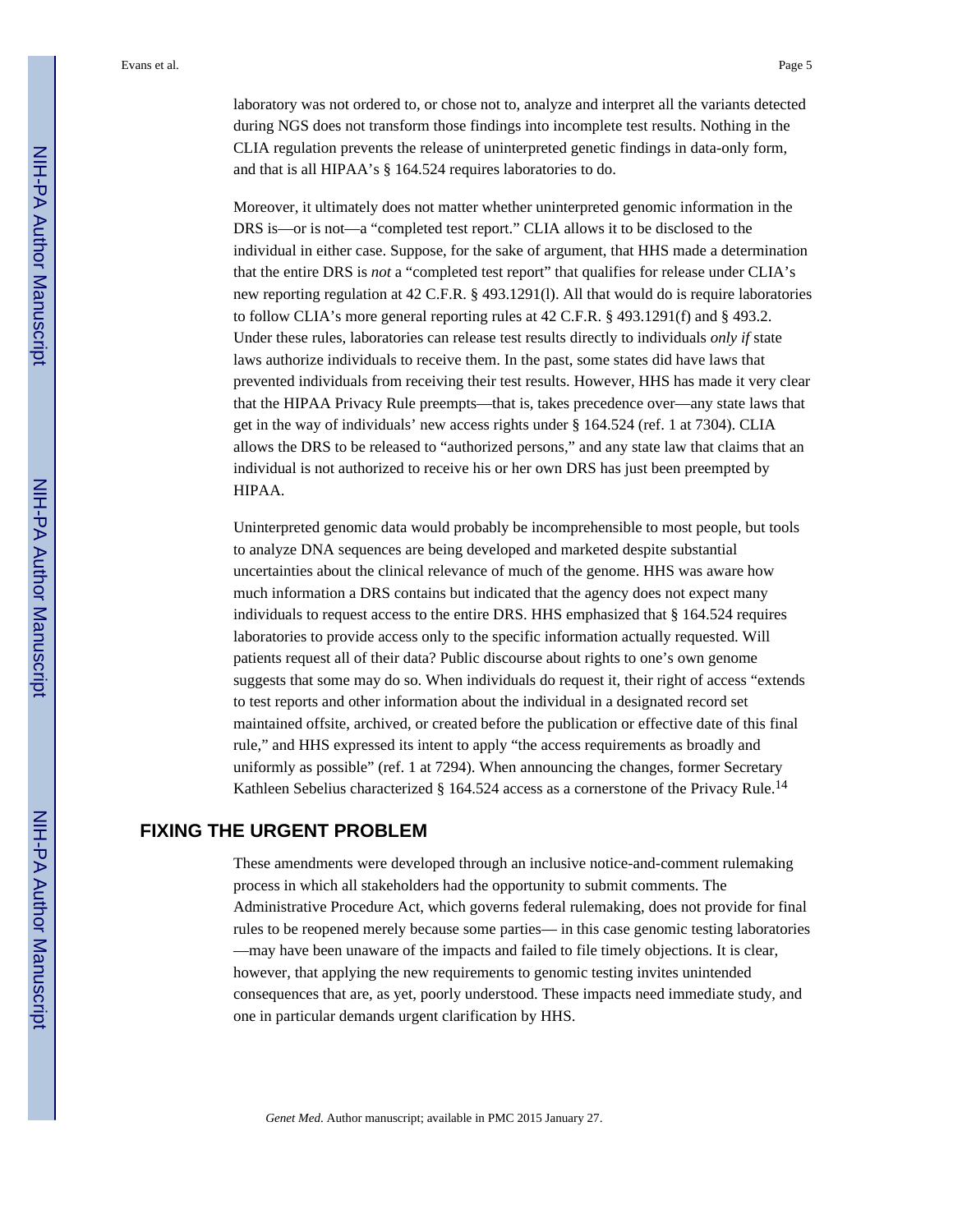Evans et al. Page 6

In a grave omission, the recent amendments do not provide an exception that excuses non-CLIA research laboratories— those that operate under CLIA's research exception at 42 C.F.R. § 493.3(b)(2)—from having to comply with the Privacy Rule's § 164.524 individual access requirements. HHS may have believed this was unnecessary because the amendments ostensibly apply only to CLIA-certified and CLIA-exempt laboratories. The CLIA regulations define "CLIA-exempt" as referring to laboratories regulated under state laws, as in Washington or New York, that the Centers for Medicare and Medicaid Services has found to be equivalent to CLIA.<sup>15</sup> Yet when HHS published the Privacy Rule many years ago, it interpreted the term "CLIA-exempt" as *also* including non-CLIA research laboratories for purposes of the § 164.524 individual access right (ref. 9 at 82,485). Forgetting this history, the recent amendments eliminated a  $\S$  164.524 exception that kept "CLIA exempt" laboratories from having to comply with § 164.524. This inadvertently put HIPAA-covered, non-CLIA laboratories squarely in the crosshairs of individuals' new § 164.524 access right.

Fortunately, many non-CLIA research laboratories are *not* HIPAA-covered entities and therefore will not be subject to § 164.524. CLIA's research exception applies only if research laboratories "test human specimens but do not report patient specific results for the diagnosis, prevention or treatment of any disease or impairment of, or the assessment of the health of individual patients."<sup>16</sup> Obviously, a laboratory that meets the terms of this exception would not ordinarily conduct the types of transactions—such as billing insurers that can trigger HIPAA-covered status. A non-CLIA research laboratory might, however, fall under HIPAA because of its business organizational arrangements (for example, if it is part of a HIPAA-covered academic medical center). HHS foresaw this possibility when it was developing the Privacy Rule. That is why the agency, back in 2000, so carefully included non-CLIA research laboratories in the exception that the recent amendments obliterated.

After October 6, non-CLIA research laboratories will be in a real box. If study participants request the full DRS under § 164.524, refusing these requests will violate the Privacy Rule. Complying with the request, on the other hand, may violate the CLIA research exception. It can be argued that releasing uninterpreted genomic data files does not actually violate CLIA's research exception. In 2000, however, HHS opined that laboratories providing access under § 164.524 need to be CLIA-certified.

The recent amendments may imply that every HIPAA-covered, non-CLIA research laboratory in the nation needs to become CLIA-certified between now and October 6. That would be impossible. Moreover, the apparent requirement to do so seems to have come about by accident rather than through deliberate regulatory intent. To clarify this situation, HHS should issue emergency guidance stating that the agency plans to exercise its enforcement discretion to excuse non-CLIA research laboratories from having to comply with § 164.524. Simultaneously, the agency should initiate rulemaking proceedings to reinsert the inadvertently deleted § 164.524 exception for non-CLIA research laboratories. If the agency fails to take action to fix this problem on its own initiative, affected laboratories can try to force action by petitioning HHS to amend or repeal its defective regulation under the Administrative Procedure Act at 5 U.S.C. § 553(e).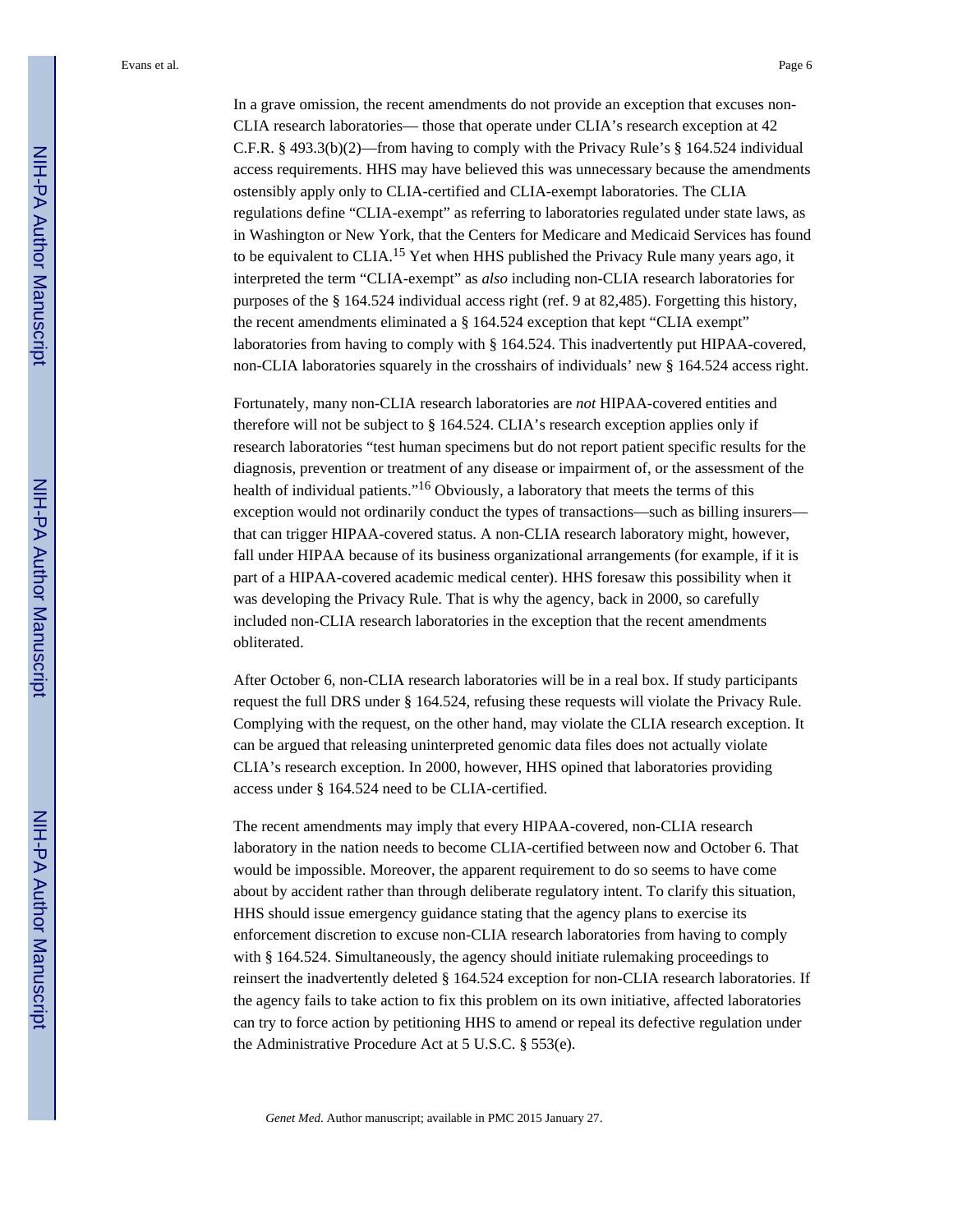### **BROADER CHALLENGES**

Clarifying the status of non-CLIA research laboratories will not change the reality facing HIPAA-covered laboratories that are CLIA compliant or CLIA exempt. They still will be required to honor individuals' § 164.524 access rights starting in October, and this is not likely to change. HHS has unambiguously stated its intent for individuals to have this right of access. On October 6, laboratories that perform NGS will suddenly be transported to unfamiliar territory where individuals, on request, have ready access to a trove of uninterpreted genetic information. This abrupt transition presents immediate business and practical challenges as well as deeper questions about how to apply familiar bioethical principles in an altered landscape.

Mundane operational matters such as data retention policies will take on a gripping ethical complexity in a world where *retaining* results may be tantamount to *returning* them. Laboratories will struggle with what to tell patients and research subjects about the new access rights, and how to word warnings, disclosures, and disclaimers to give to individuals who exercise those rights. For ongoing research studies that wish to suspend participants' access rights for the duration of the study, investigators will have to scramble to reconsent participants and hope that they agree to the suspension. Institutional review boards face novel decisions, such as whether to demand the use of non-HIPAA laboratories for studies that involve especially sensitive findings that would be ethically problematic to return. Bioethicists will debate the ironies of being forced to move research to non-HIPAA environments that offer *less* privacy and data security protection in order to protect subjects from the perceived risks of returning results.

Laboratory directors may need to review their business arrangements. For example, can a research laboratory attain non-HIPAA-covered status—and free itself from § 164.524 disclosure obligations altogether—by spinning itself off from its surrounding academic medical center? Is it really worth it to bill the one insurer that covers an experimental test if doing so transforms a research laboratory into a HIPAA-covered entity? Assuming HHS takes action to excuse non-CLIA research laboratories from having to comply with § 164.524, will non-CLIA laboratories become the preferred venue for NGS research and, if so, should CLIA-certified research laboratories de-certify themselves to take advantage of the exception? What will be lost if the trend to seek CLIA certification for research laboratories reverses itself in response to the recent amendments? These and many more questions await further study.

Above all, there is the question of what duties laboratories owe to patients and research subjects who insist on accessing the entire DRS, with all of the uninterpreted genetic information it contains. HHS imposed no legal duty for laboratories to help these people make sense of the data they receive, but is there an ethical duty for laboratories to do so? Some individuals undoubtedly will be upset or misinterpret their results, and perhaps laboratories as well as clinicians should help guide these interpretive journeys, but is it even practical for laboratories to do so?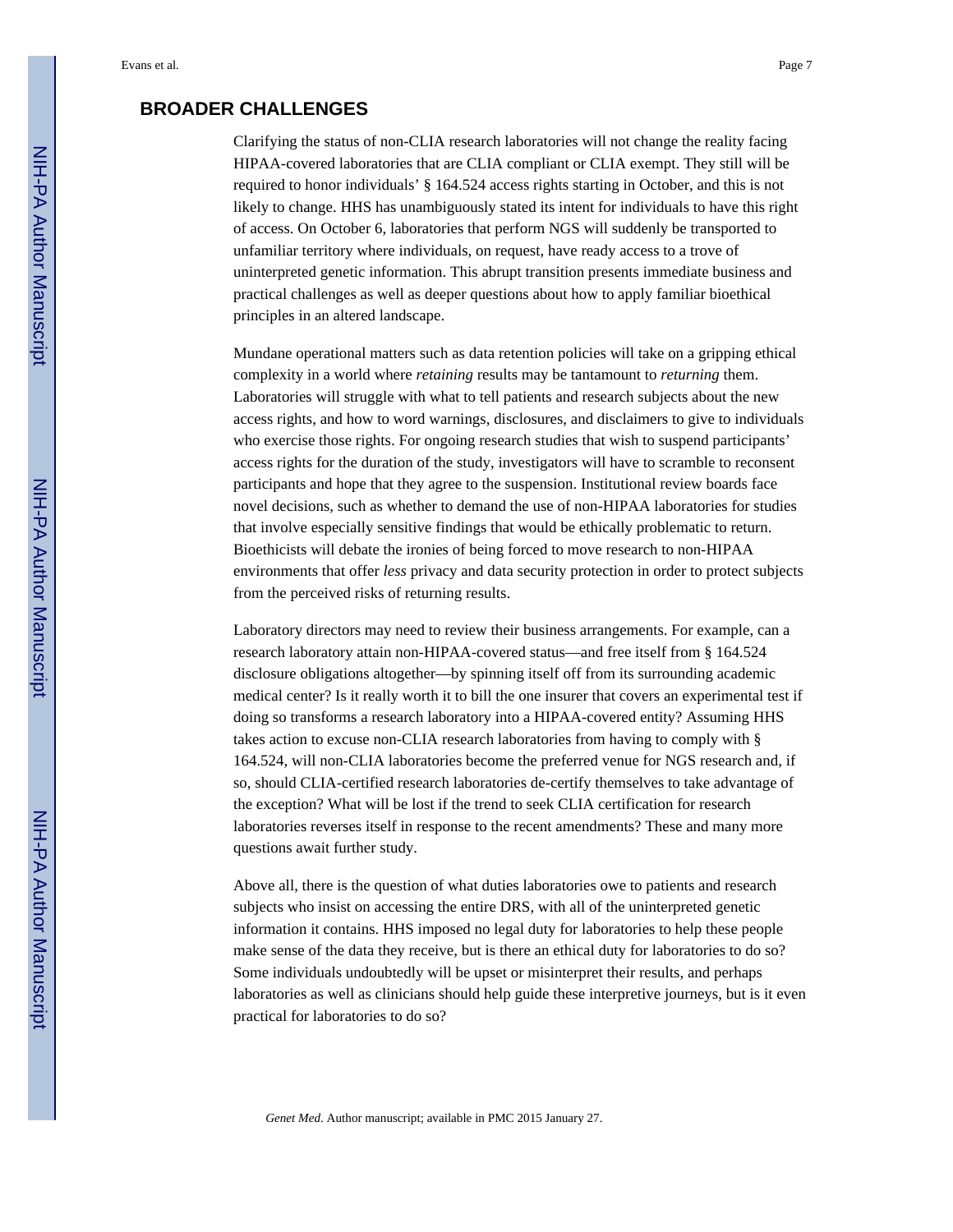Evans et al. Page 8

The ethical debate about this issue may soon be overwhelmed by another looming HHS policy change. On 31 July 2014, the US Food and Drug Administration (FDA) notified Congress that it intends to publish, within 60 days, its long-awaited draft guidance on FDA regulation of laboratory-developed tests,  $17$  a category that includes most NGS technologies, particularly those used in research. The agency disclosed anticipated details of the draft guidance and, while these details are still subject to change, they offer insight into where policy may be heading. Among other things, the agency stated that "if test results are returned to patients without confirmation by a medically accepted diagnostic product or procedure," then the FDA Investigational Device Exemption requirements at 21 C.F.R. Part 812 will apply (ref. 17 at 36).

What may that mean? Suppose an individual requests the entire DRS, including the VCF file, and asks the laboratory for help in understanding the significance of a gene variant whose clinical significance is not yet well established. Suppose there is considerable evidence suggesting that the variant is associated with an important health condition that it would be ethical to tell the person about, but there is no way to confirm those suspicions using a medically established diagnostic product because none yet exists. If the laboratory shares its suspicions with the individual, the FDA seems to be saying that the laboratory will be required to seek FDA approval of an Investigational Device Exemption covering investigational use of that gene variant to diagnose the suspected health condition. Any bioethical imperative that may once have existed for laboratories to help individuals make sense of their incidentally identified gene variants may soon be trumped by a new legal imperative to obtain an FDA-approved Investigational Device Exemption before returning results.

The soon-to-be-published draft guidance on laboratory-developed tests has the potential to hit the reset button on the long bioethical debate about return of genetic test results. The Investigational Device Exemption requirements may limit the return of results to a process in which laboratories can supply analytically valid but uninterpreted information about the gene variants detected during testing, along with clinical claims about any variants whose significance has been confirmed using medically accepted diagnostic products and procedures. In a striking convergence with the recent HIPAA and CLIA amendments, the return of analytically valid information about gene variants basically corresponds to returning the VCF and BAM files to which individuals now have access under § 164.524. If individuals wish to explore the potential significance of variants whose meaning is still speculative, they will need to discuss this with their clinicians, whose conversations in the course of physician–patient relationships are not regulated by the FDA.18 It is futile to debate the broader ethical impacts of the recent HIPAA and CLIA amendments until the FDA weighs in by publishing its draft guidance in the coming weeks.

#### **CONCLUSION**

Recent amendments to HIPAA and CLIA will soon plunge many laboratories into a different world that seems poised to grow more different still. An important lesson to be drawn is that it is crucial for medical geneticists and investigators to take an active interest in regulatory proceedings that are now under way and that are rewriting the ground rules for